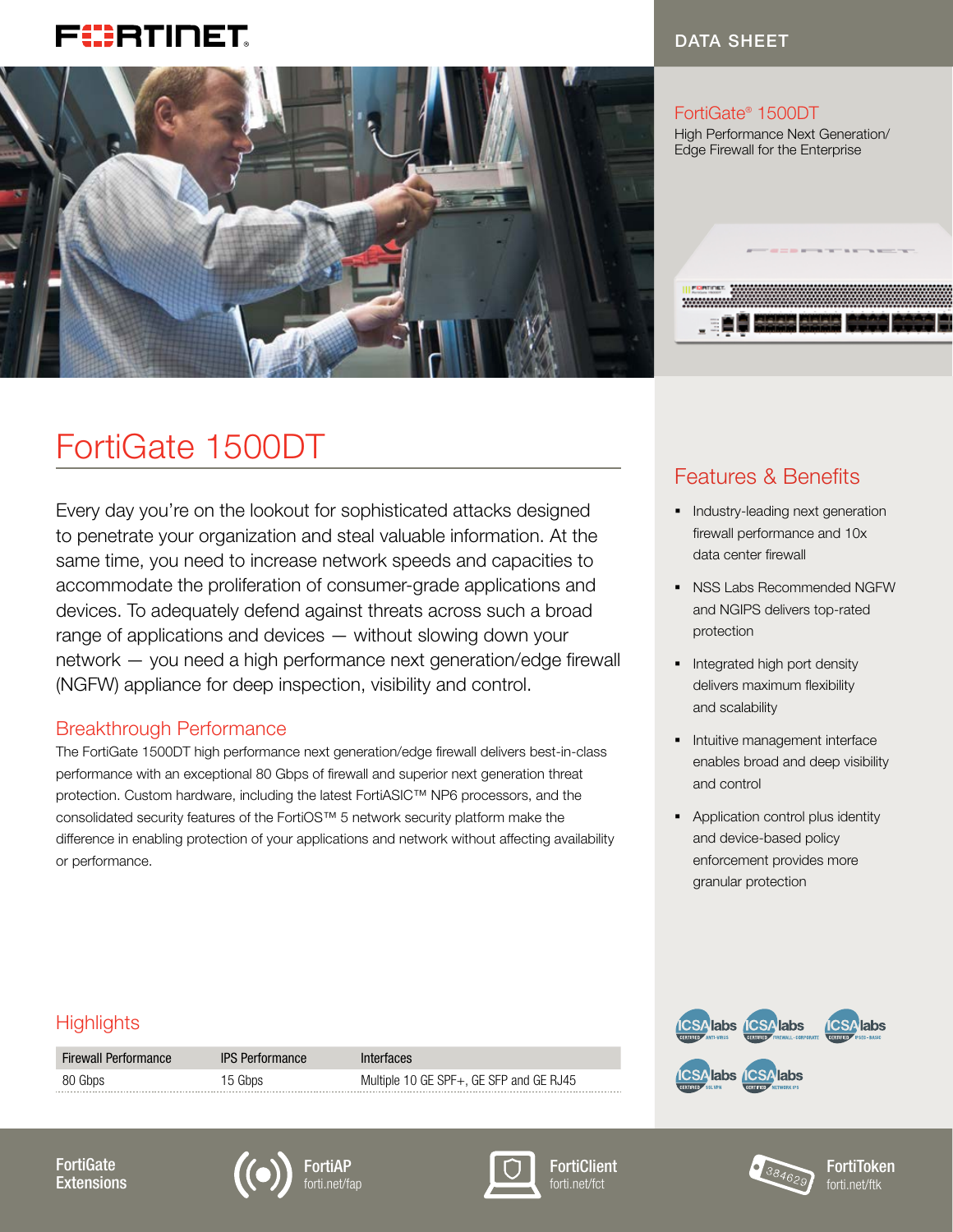### HARDWARE

#### FortiGate 1500DT





#### Interfaces

- 1. USB Management Port
- 2. Console Port
- 3. USB Port
- 4. 2x GE RJ45 Management Ports



#### Powered by FortiASICs

- Custom FortiASIC<sup>™</sup> processors deliver the power you need to detect malicious content at multi-Gigabit speeds
- § Other security technologies cannot protect against today's wide range of content and connection-based threats because they rely on general-purpose CPUs, causing a dangerous performance gap
- **•** FortiASIC processors provide the performance needed to block emerging threats, meet rigorous third-party certifications, and ensure that your network security solution does not become a network bottleneck

#### 6. 16x GE RJ45 Ports 7. 4x 10 GE RJ45 Ports

5. 16x GE SFP Slots

8. 4x 10 GE SFP/+ Slots

#### Network Processor

Fortinet's new, breakthrough FortiASIC NP6 network processor works inline with FortiOS functions delivering:

- Superior firewall performance for IPv4/IPv6, SCTP and multicast traffic with ultra-low latency down to 3 microseconds
- § VPN, CAPWAP and IP tunnel acceleration
- § Anomaly-based intrusion prevention, checksum offload and packet defragmentation
- § Traffic shaping and priority queuing

#### Content Processor

The FortiASIC CP8 content processor works outside of the direct flow of traffic, providing high-speed cryptography and content inspection services including:

- Signature-based content inspection acceleration
- **Encryption and decryption offloading**

#### 10 GE Connectivity

High speed connectivity is essential for network security segmentation at the core of data networks. The FortiGate 1500DT provides high 10 GE port densities, simplifying network designs without relying on additional devices to bridge desired connectivity.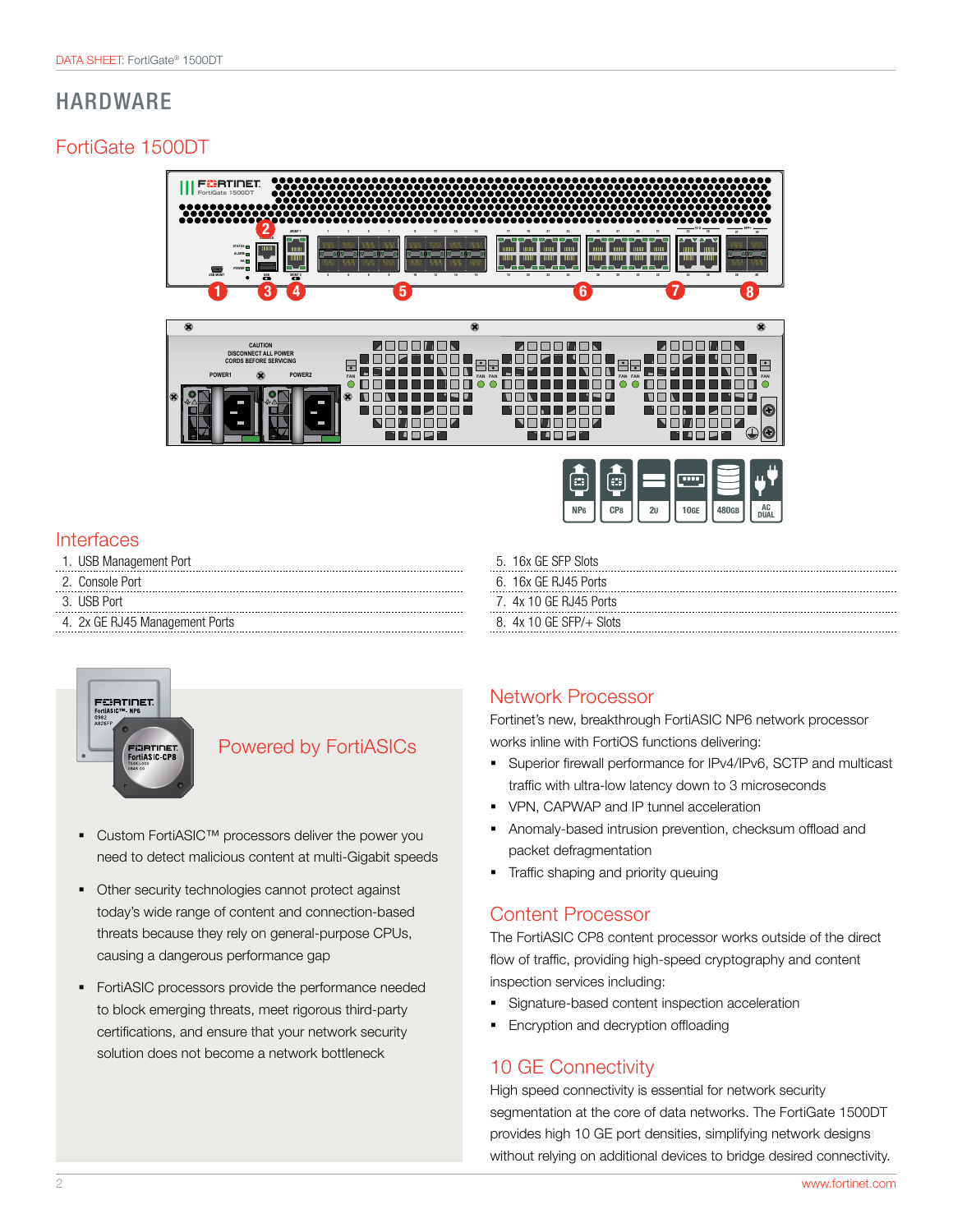#### **SOFTWARE**

|                                       | @   C .:   Threat Road Fallet Connection Attempts   Threat: Falled Connection Attempts (And Fruit |                                                     |                            |                         | 11   Emister - Thrust   N have   O                                                                         |  |
|---------------------------------------|---------------------------------------------------------------------------------------------------|-----------------------------------------------------|----------------------------|-------------------------|------------------------------------------------------------------------------------------------------------|--|
| 16 Instance                           | Summary of Falled Concursive Atlantics                                                            |                                                     |                            |                         |                                                                                                            |  |
| 1 Bacus                               | <b>Timed books 6.02</b><br><b>HEART</b>                                                           |                                                     |                            |                         |                                                                                                            |  |
| in this memory                        | <b>Business</b><br><b>Holland</b>                                                                 |                                                     |                            |                         | <b>If Server House</b><br><b>TH</b> Teamers Stories!                                                       |  |
| - Libraries                           | <b>True Facture: Last U415xx5.</b>                                                                |                                                     |                            |                         |                                                                                                            |  |
| · Applications                        | <b>Million</b>                                                                                    |                                                     |                            |                         |                                                                                                            |  |
| 1. Calval Assistantivist              | <b>Miller</b>                                                                                     |                                                     |                            |                         |                                                                                                            |  |
| + Sustinations                        |                                                                                                   |                                                     |                            |                         |                                                                                                            |  |
| - <i><b>House Bloose</b></i>          |                                                                                                   | <b>HERE</b><br>--                                   | All and<br>-<br>$-$        | $-1$<br>$-1$<br>-       | $10 - 10$<br>-<br>$-10$<br>-                                                                               |  |
| 10000                                 | Some Detroite's Section                                                                           |                                                     |                            |                         |                                                                                                            |  |
| - Hd Engineer                         | <b>Death after</b>                                                                                |                                                     |                            |                         | [/adian Stiation firest boars   Etchnic/Allread' Deserors   Booked 'Allowed' - Pytes   Bark   Received   S |  |
| 1 Signit Cierta                       | <b>BLand an Unit 69</b>                                                                           |                                                     | <b>MC 10</b><br>$n = 11$   |                         | <b>15 II</b><br><b>EB 1</b>                                                                                |  |
| $-$ - Agency scholars<br><b>COMPA</b> | <b>REGISTALIZER</b>                                                                               |                                                     |                            | Edit Application Server | 0055<br><b>Africa</b>                                                                                      |  |
| - Fortification                       | * STLID AN-LIN                                                                                    |                                                     |                            |                         |                                                                                                            |  |
| # El when                             | # additional Chevrolet communication of p. Terror                                                 |                                                     | <b>Autour</b>              |                         | (View Aspitables Significant)                                                                              |  |
| <b>Will Carro</b>                     | <b>Bi</b> annula, for it guard risk 2008 NL U12, 1942                                             | Cleveland                                           | Avenillar AR southcuttons  | 2.30439                 |                                                                                                            |  |
| <b>Kulk Advise</b>                    | THE AMERICAN PHOTOGRAPHS, FIND CASE CASE AND A RESIDENCE.                                         |                                                     |                            |                         |                                                                                                            |  |
| <b>ST CHARMAN</b>                     | WE 934 213 547 36<br><b>REales Job Let Jet</b>                                                    | Categories                                          |                            |                         |                                                                                                            |  |
| <b>A 18 Hollar</b>                    | THE 44 356 ALL FE                                                                                 | <b>If</b> Service                                   | <b>ID</b> Santa            | <b>Romeda Asiassi</b>   | MIR                                                                                                        |  |
|                                       | THE AIR 2006 ALL 75-                                                                              | <b>G</b> Business                                   | <b>E</b> Garwini Integrate | <b>Backet Maska</b>     | <b>D. Industrial</b>                                                                                       |  |
|                                       | <b>Mai 200.02.14</b>                                                                              | <b>B</b> Dout IT                                    | <b>Britannia Services</b>  | Disneys Barbug          | <b>Mich Officers</b>                                                                                       |  |
|                                       | Handawicon, Ja 84, Ja 211, 281                                                                    |                                                     |                            |                         |                                                                                                            |  |
| <b>Bischer</b>                        | PERMANENTARY SERVICE DELTA                                                                        | <b>E</b> Calubaration                               | <b>POP</b>                 | <b>Uledalis</b>         | All-Dillar Kissan<br>Annividuos                                                                            |  |
| <b>Poley &amp; Oljarto</b>            | Her.N.101.17                                                                                      | <b>IR dreat</b>                                     | Prints                     | <b>Walshutz</b>         |                                                                                                            |  |
| <b>Security Probles</b>               | <b>REALISTS RES</b>                                                                               |                                                     |                            |                         | <b>O SECOND UNION</b><br><b>Naplications</b>                                                               |  |
| <b>VIRGIN</b>                         | <b>WEBS.222.06.42</b>                                                                             |                                                     |                            |                         |                                                                                                            |  |
| <b>ERAY &amp; Edward</b>              | <b>WI 48,336,306 MA</b>                                                                           | <b>Apartistus Countiles</b>                         |                            |                         |                                                                                                            |  |
|                                       | West and lots and                                                                                 | <b>B</b> common CD and Supportunity                 |                            |                         |                                                                                                            |  |
| MAN OUL A LACHE                       | <b>ISBN 06-04-57</b>                                                                              |                                                     | <b>Audiomina Symmetre</b>  | <b>Katagery</b>         | <b>Action</b>                                                                                              |  |
| <b>WITH A DWOLE CANONIAL</b>          | <b>DEMORE DA 34</b>                                                                               | <b>BAY</b>                                          |                            | <b>Whening Schools</b>  | <b>Q</b> line                                                                                              |  |
| Ling & Seport.                        | <b>Illino Art Are and</b>                                                                         | <b>Of George Book, February.</b>                    |                            | Colleboration           | AC INNS                                                                                                    |  |
|                                       |                                                                                                   |                                                     |                            |                         |                                                                                                            |  |
|                                       |                                                                                                   | <b>Companies</b> , File Gasebland                   |                            | Colaboration            | 62008                                                                                                      |  |
|                                       |                                                                                                   | Of Geogle Rock, File Lanced                         |                            | Gristorina              | di son                                                                                                     |  |
|                                       |                                                                                                   | Outlook                                             |                            |                         |                                                                                                            |  |
|                                       |                                                                                                   | <b>RETAIN</b> Ones Interested of Cloud Applications |                            |                         |                                                                                                            |  |
|                                       |                                                                                                   | <b>COLLE</b> Allow will Leg (TAS Buffy)             |                            |                         |                                                                                                            |  |
|                                       |                                                                                                   | Analyzement Personal for HTTP based Approximate     |                            |                         |                                                                                                            |  |
|                                       |                                                                                                   |                                                     |                            |                         |                                                                                                            |  |
|                                       |                                                                                                   |                                                     |                            | Apply.                  |                                                                                                            |  |

FortiOS Managment UI — FortiView and Application Control Panel

#### FortiOS

FortiOS helps you protect your organization against advanced threats, configure and deploy your network security faster and see deep into what's happening inside your network. It enables organization to set up policies specific to types of devices, users and applications with industry-leading security capabilities. FortiOS leverages custom FortiASICs and the Optimum Path Processing architecture of FortiGate to deliver 5 times faster throughput performance. In essence, FortiOS delivers:

- **Comprehensive Security**  $-$  Control thousands of applications and stop more threats with NSS Labs Recommended IPS, sandboxing, VB100 certified antimalware and more.
- **Superior Control and Visibility**  $-$  Stay in control with rich visibility over network traffic, granular policy control, and intuitive, scalable security and network management.
- **Robust Networking Capabilities** Optimize your network with extensive switching and routing, high availability, WAN optimization, embedded WiFi controller, and a range of virtual options.

For more information, please refer to the FortiOS data sheet available at www.fortinet.com

#### SERVICES

#### FortiGuard™ Security Services

FortiGuard Labs offers real-time intelligence on the threat landscape, delivering comprehensive security updates across the full range of Fortinet's solutions. Comprised of security threat researchers, engineers, and forensic specialists, the team collaborates with the world's leading threat monitoring organizations, other network and security vendors, as well as law enforcement agencies:

- **Real-time Updates** 24x7x365 Global Operations research security intelligence, distributed via Fortinet Distributed Network to all Fortinet platforms.
- **Security Research** FortiGuard Labs have discovered over 170 unique zero-day vulnerabilities to date, totaling millions of automated signature updates monthly.
- Validated Security Intelligence Based on FortiGuard intelligence, Fortinet's network security platform is tested and validated by the world's leading third-party testing labs and customers globally.



For more information, please refer to http://forti.net/guard

#### FortiCare™ Support Services

Our FortiCare customer support team provides global technical support for all Fortinet products. With support staff in the Americas, Europe, Middle East and Asia, FortiCare offers services to meet the needs of enterprises of all sizes:

- **Enhanced Support**  $-$  For customers who need support during local business hours only.
- **Comprehensive Support** For customers who need aroundthe-clock mission critical support, including advanced exchange hardware replacement.
- **Premium Services** For global or regional customers who need an assigned Technical Account Manager, enhanced service level agreements, extended software support, priority escalation, on-site visits and more.
- **Professional Services**  $-$  For customers with more complex security implementations that require architecture and design services, implementation and deployment services, operational services and more.

For more information, please refer to http://forti.net/care